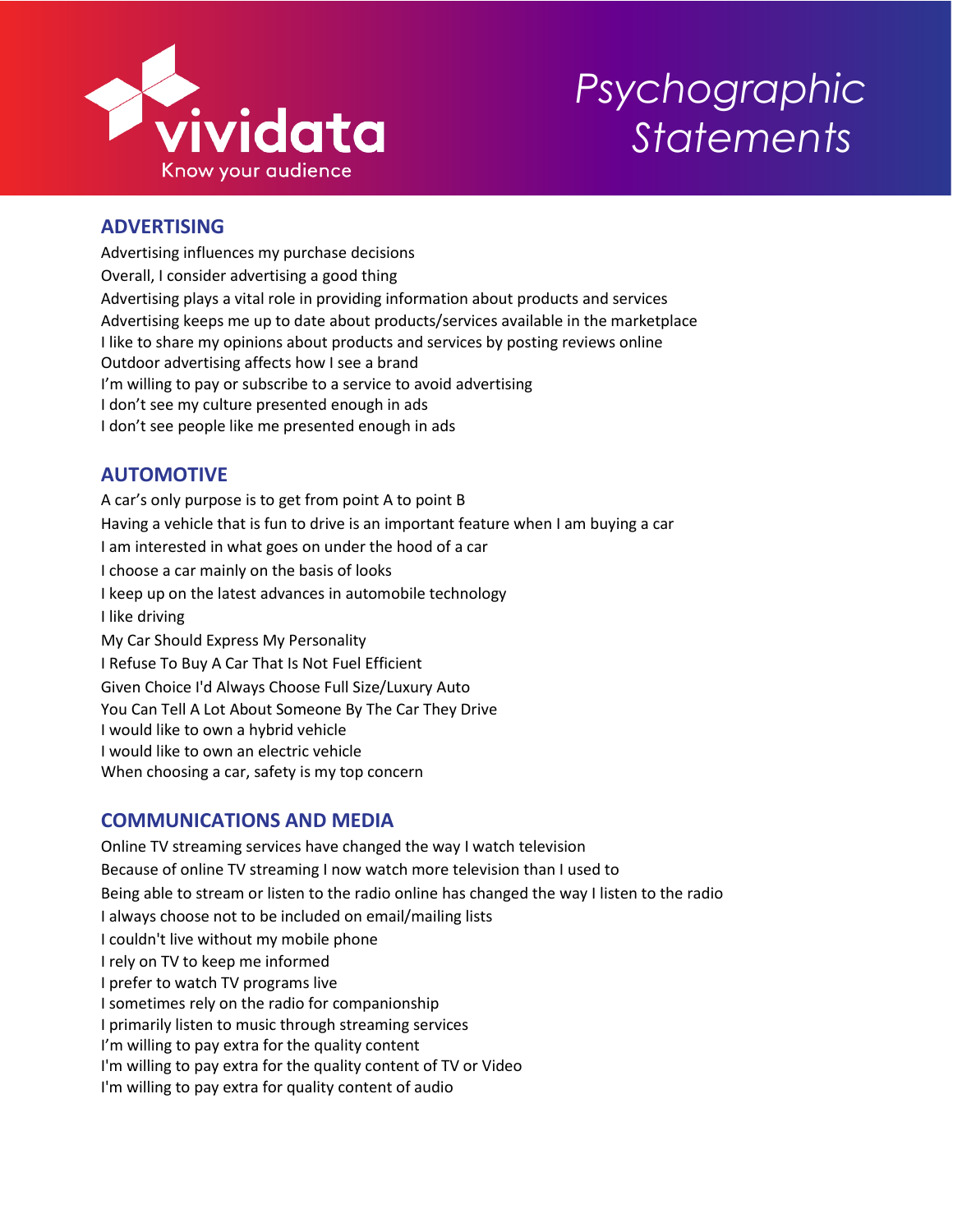## **DIET/HEALTH**

I always think of the calories in what I eat I think fast food is all junk Because of my busy lifestyle, I don't take care of myself as well as I should I trust homeopathic medicine I always check the nutritional content of food I always look for the light/diet versions of food and drink I consider my diet to be very healthy I am eating more healthy food than I have in the past I mainly eat vegetarian food I indulge in my cravings for sweets I avoid or consume less of beverages that are high in sugar I avoid or consume less of beverages that contain artificial sweeteners I seek out beverages that are organic I seek out beverages that contain probiotic I am trying to reduce or eliminate the amount of animal meat/or cow's milk dairy consumption in my diet I try to make sure that we keep a wide variety of snacks at home I like to reward myself with a snack Eating many times during the day is better for you than a few large meals

## **DRINKING**

Drinking Is Part Of My Lifestyle It's worth paying extra for good quality beer/wine/spirits I Probably Should Drink Less Alcohol When I visit restaurants I often order an alcoholic beverage

## **ENVIRONMENT**

I make a conscious effort to recycle I am prepared to make lifestyle compromises to benefit the environment It's not worth doing things to help the environment if others don't do the same I am very concerned about the effects of pollution on our planet It's only worth doing environmentally-friendly things if they save you money Companies should help consumers to be environmentally responsible People have a duty to recycle Global warming is not man-made- it's a natural occurrence Today there is too much emphasis on conservation I buy products in bulk to avoid over packaging I would pay more for products knowing that they are produced and packaged in an environmentally friendly way I do my best to shop ethically and responsibly (e.g. rechargeables, refills, reusables, biodegradables etc.)

## **FINANCE**

I am actively looking for opportunities to earn supplemental income beyond my regular job I am very good at managing money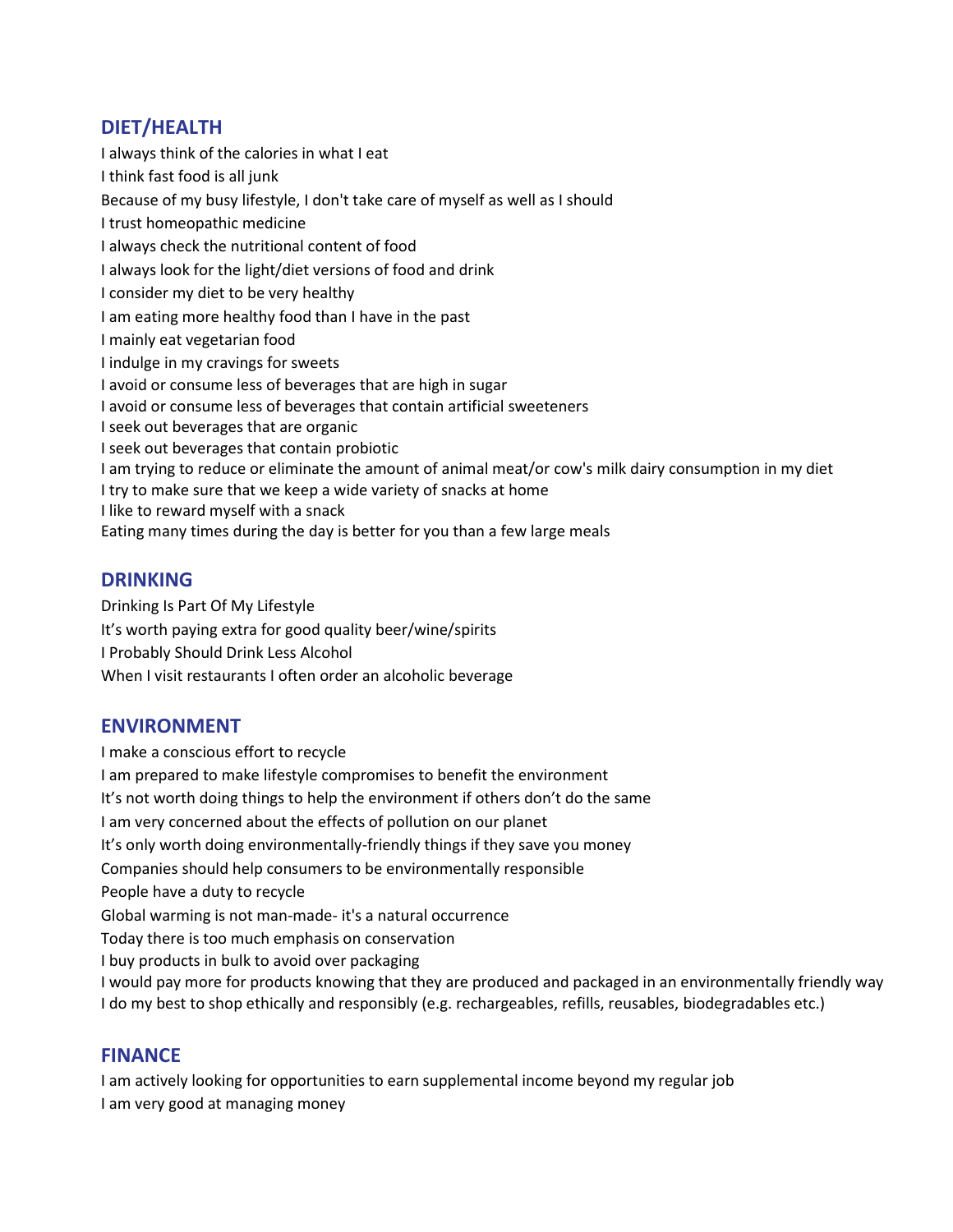I am more of a spender than a saver With a credit card I can buy the sort of things I couldn't normally afford I spend money more carefully than I used to Financial security for retirement is each individual's responsibility My main goal is to make as much money as possible I feel overwhelmed by financial burdens I seldom make a financial move without consulting an expert I have already taken steps to ensure that I have sufficient income for my retirement

#### **FOOD**

I like to try out new food products I like to treat myself to foods that are not good for me It's worth paying more for organic food I have conservative taste in food I am willing to spend more on good quality foods I like to experience other cultures through their cuisine I'm more likely to try an ethnic food if a family or friend recommends it

## **LUXURY/STATUS**

Money is the best measure of success It is worth paying extra for quality goods Sometimes I treat myself to something I don't need I am prepared to pay more for products that elevate my status I enjoy being extravagant I like to live a lifestyle that impresses others

## **MOTIVATION**

I don't want responsibility; I'd rather be told what to do I look on the work I do as a career rather than just a job I want to get to the very top in my career There's little I can do to change my life I like taking risks I would like to set up my own business one day How I spend my time is more important than the money I make I am willing to sacrifice my time with my family in order to get ahead You should seize opportunities in life when they arise In this day and age it is important to juggle various tasks at the same time It is important to continue learning new things throughout your life I like to pursue a life of challenge, novelty and change I am perfectly happy with my standard of living I am usually the first amongst my friends to know what's going on Family life is the most important thing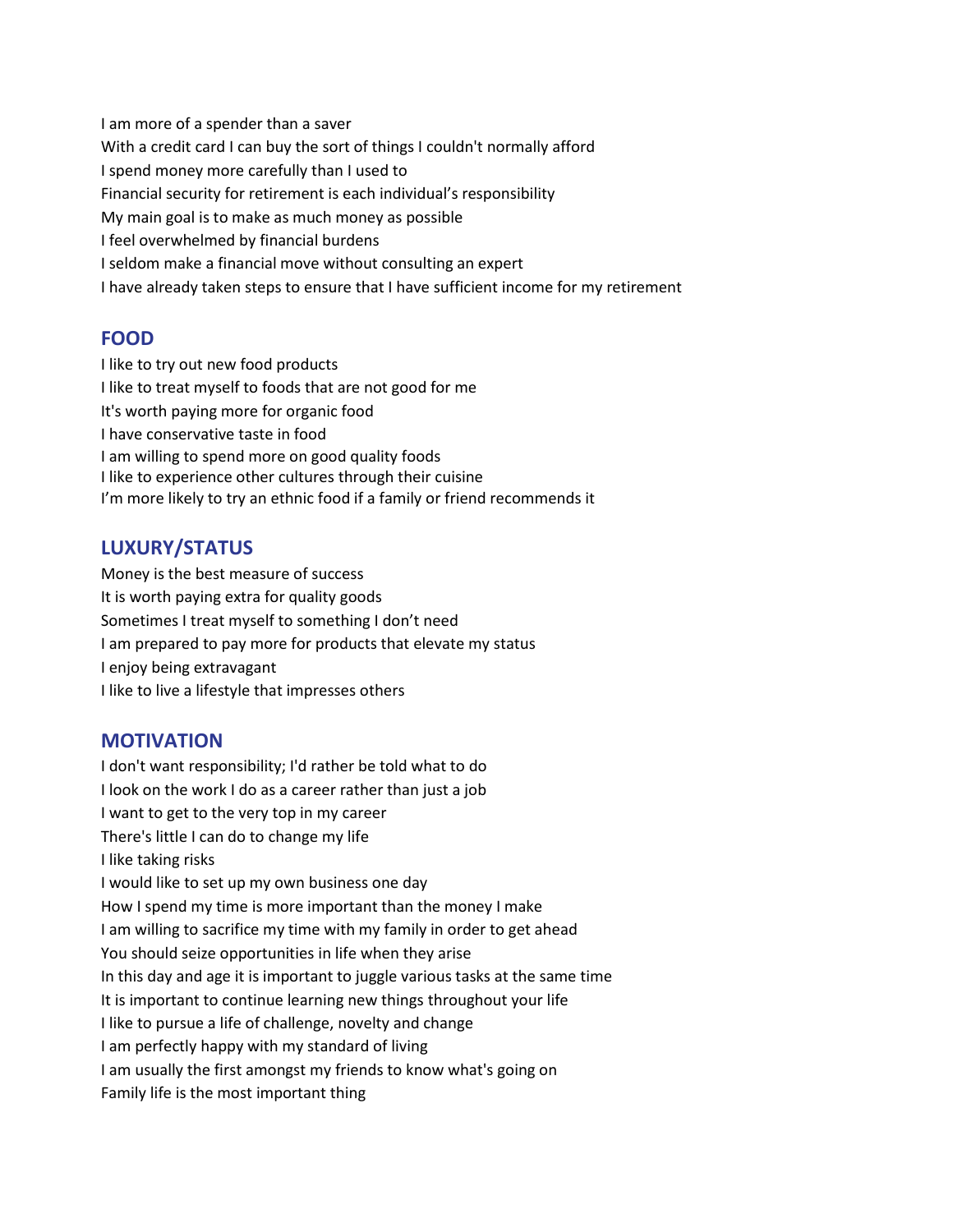#### **PERSONALITY**

Has an active imagination Has few artistic interests Does a thorough job Tends to be lazy Is generally trusting Tends to find faults with others Is relaxed, handles stress well Gets nervous easily Is outgoing, sociable Is reserved

#### **PERSONAL APPEARANCE**

I like to stand out in a crowd It is important to be attractive to others I like to keep up with the latest fashions When shopping for clothes I generally look for designer labels It is important to keep young looking I spend a lot of money on toiletries and cosmetics for personal use I do some form of sport or exercise at least once a week Most of the time I'm trying to lose weight My confidence is greatly enhanced when I know I look my best I can't leave home without make-up To be beautiful is to be simple and natural People's opinion on my appearance is very important to me I take great pleasure in looking after my appearance Beauty comes from within I would consider having cosmetic surgery I tend to always buy the same beauty products I look after my health to improve my appearance I have a conservative dress style I prefer to buy clothes that are classic and timeless in style My fragrance expresses my personality Skincare products help make your skin look younger

#### **PERSONAL INTEREST**

I enjoy entertaining at home I enjoy spending time with my family We often sit down for a meal together at home Music is an important part of my life I really enjoy cooking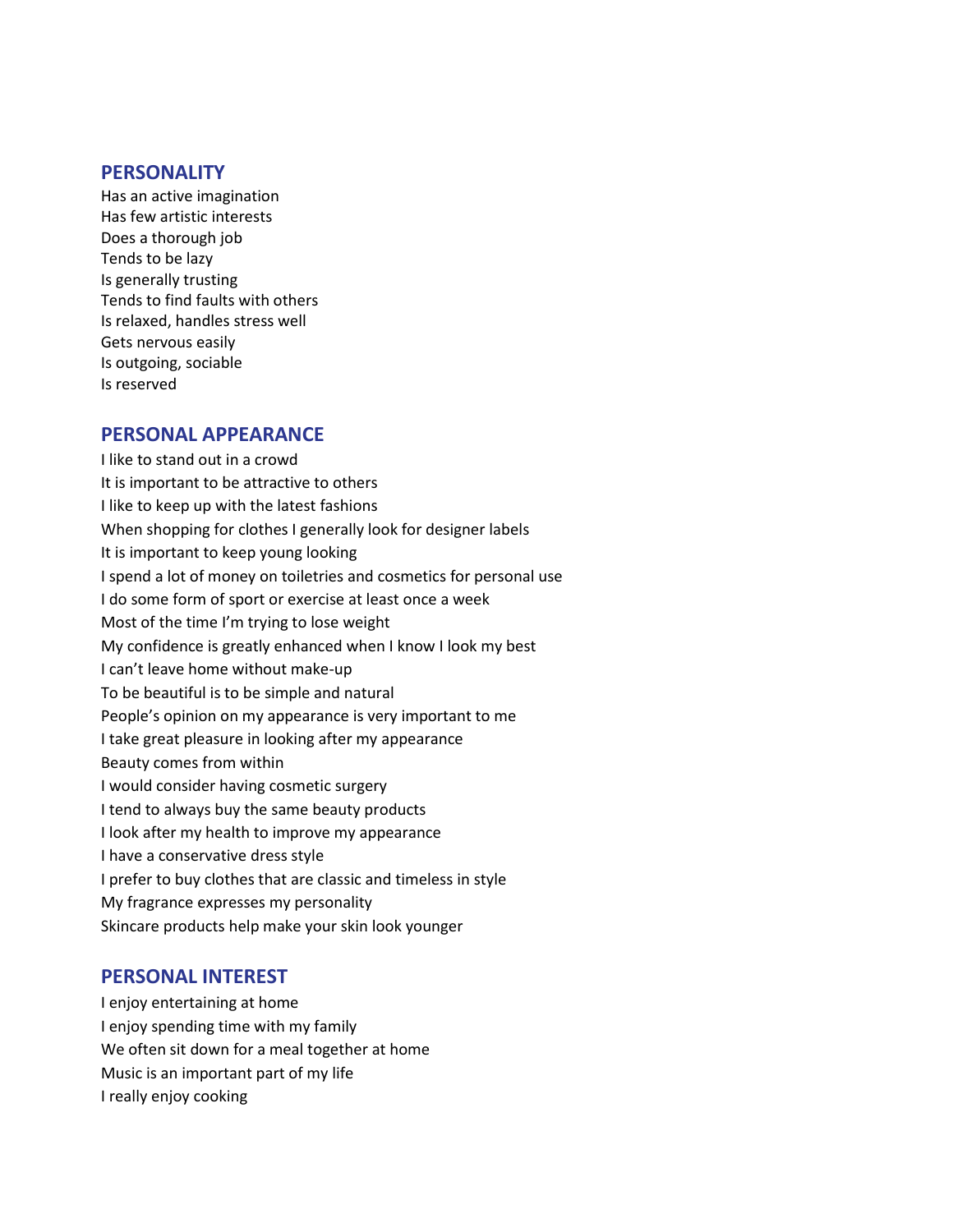My friends are more important to me than my family Sports and recreation are important to my family I like to dine at fine restaurants as often as possible Regular exercise is an important part of my life I closely follow at least one sport throughout the season I love to spend time looking at household decorating ideas I am particularly interested in the arts I participate in sports on a regular basis

#### **PRINT/NEWS**

Print is an uninterrupted, personal and relaxing experience The physical aspect of reading print is a key part of the experience Computers remind me of work; reading print is a pleasure I feel it is important to pay for news and information to feel truly informed I commit more time each day to seek out current news and information than I did two years ago Newspapers should encourage debate and challenge perspectives I prefer to read news content online than in printed version I would pay for access to magazine content online I would pay for access to newspaper content online I trust newspapers to print the truth I trust the content I read in magazine I like the ads in magazines as much as the articles The ads in magazines are valuable source of new information I learn about things to do or places to go reading magazines I like learning something new from articles in newspapers that I wouldn't normally look for Reading newspapers is part of my daily routine I look at most of the inserts included with my magazines and newspapers

#### **PRODUCTS/CONSUMER DURABLES**

I love to buy new gadgets and appliances It is important my household is equipped with the latest technology I wait until technology becomes cheaper before considering a purchase I pay extra to personalize products to suit my taste and style When I buy any product, its style and design are as important as its quality I feel confident using new technology products I buy goods produced by my own country whenever I can People tend to ask me for my opinion about new products and services I can't resist fancy packaging Online product reviews have a major influence on my purchasing decisions

## **LIFE VALUES/SELF-PERCEPTION**

It is important that those around me think I'm doing well I try to keep up with developments in technology I like to enjoy life and don't worry about the future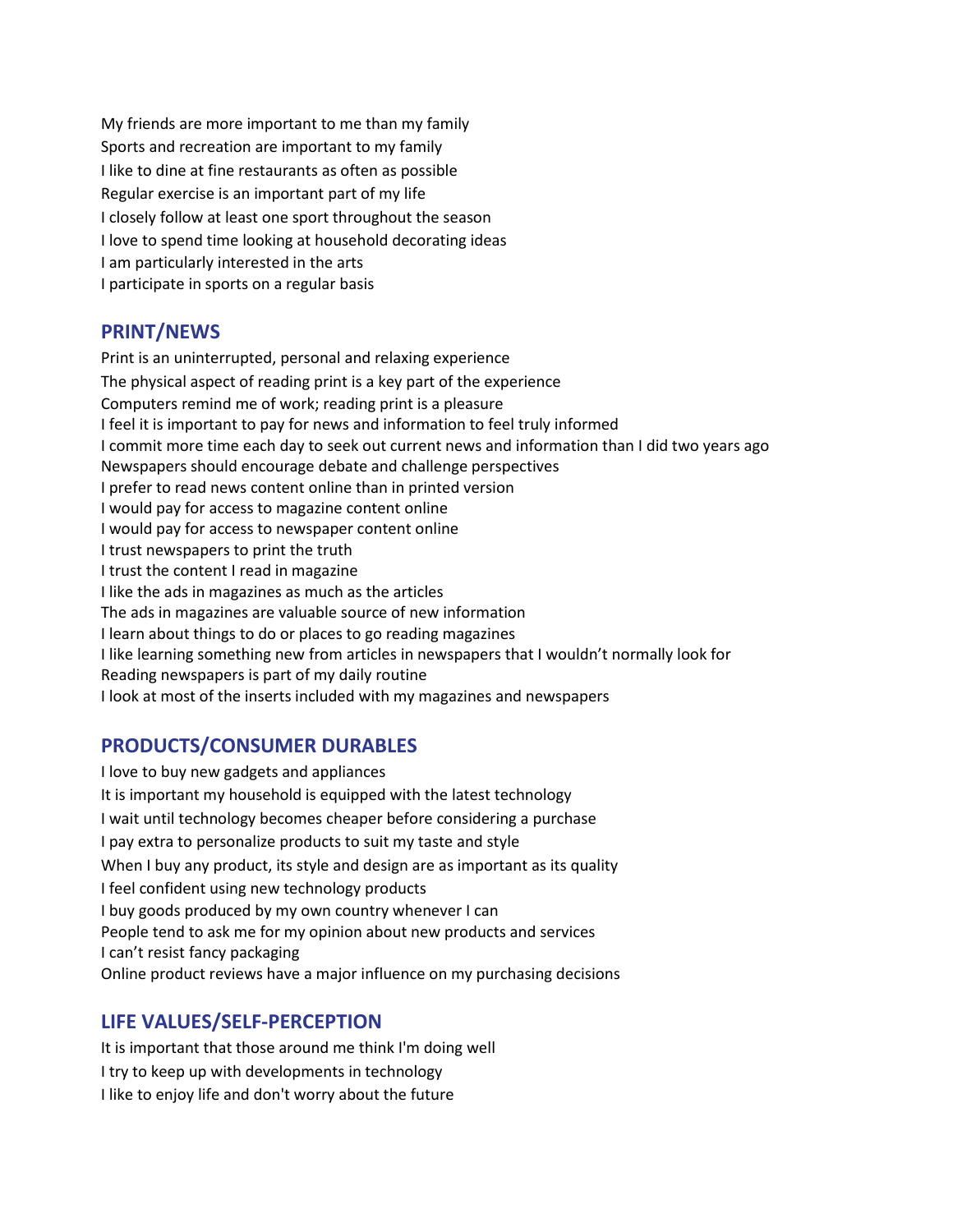I am an optimist My faith is really important to me I often do things on the spur of the moment I find I am easily swayed by other people's views I prefer to spend a quiet evening at home than go out I prefer to work as part of a team than work alone I consider myself an entrepreneur It's important to me to feel respected by my peers I don't like to judge other people on the way they choose to live their life I consider myself to be a spiritual person I consider myself to be a creative person I like to have a circle of close friends who support me in hard times I like to have control over people and resources I am willing to volunteer my time for a good cause I have a keen sense of adventure I worry a lot Meeting new people comes easily to me I often feel anxious I start the day off feeling depressed I feel lonely I feel more unmotivated these days than I did a year ago

#### **SHOPPING**

I always look out for special offers I really enjoy shopping I always use a shopping list I tend to make impulse purchases I trust my own judgement in picking out my clothes People come to me for advice before buying new things I buy new products before most of my friends When I see a new brand I often buy it to see what it's like Once I find a brand I like I tend to stick to it I think that well-known brands are better Celebrities influence my purchase decisions Shopping online makes my life easier Convenience of online shopping is more important than price I look for the lowest possible prices when I go shopping Even though I have a favourite brand, if another brand is on special offer I buy it instead I check a number of sources before making a significant purchase I often buy a product recommended by an influencer I follow online I always accept the opinion of an influencer's I follow online I carefully consider product recommendations made by influencers I follow online